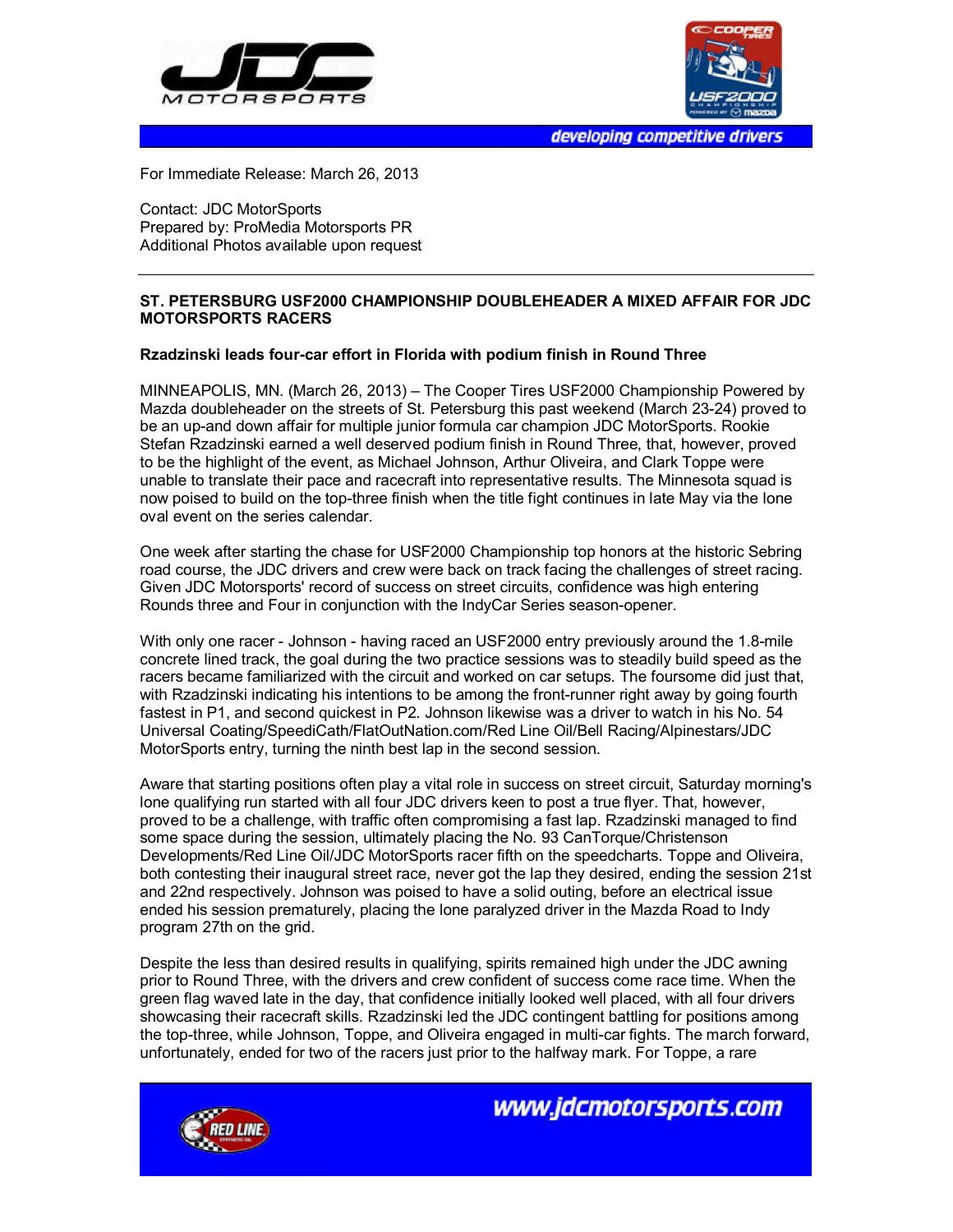



developing competitive drivers

mechanical issue resulted in a premature end to his run. Oliveira though was even less fortunate, as he was caught out by another racer, not only preventing him from continuing, but significant damage to his No. 12 Hula Veiculos/Future Stars Development/JZ Concepts/Racelite Protection/Red Line Oil/JDC MotorSports racing steed meant an end to his event. While disappointed with the sudden turn of events, the JDC crew remained upbeat, as both Rzadzinski and Johnson were enjoying great runs behind the wheels. Rzadzinski in the end captured his and the team's first podium finish of 2013, taking the checkered flag in well deserved third place. Johnson meanwhile further showcased his talents by advancing 13 positions, earning a hard fought 14th place finish.

When the drivers returned to the cockpits on day later, the goal was simple for the three JDC drivers still competing...avoid trouble and make the most of every opportunity. Rzadzinski, Toppe, and Johnson took that message to heart, mixing patience and aggression to steadily move forward during the 21-lap encounter. Right until the closing stages, it appeared all three drivers were poised to end the race having advanced multiple positions. Rzadzinski in fact appeared set to add another podium finish, until contact and subsequent front wing damage resulted in an unrepresentative 11th place result. The No. 19 Toppe Motorsports/Red Line Oil/JDC MotorSports entry followed not far behind at the checkered flag, with Toppe having advanced an impressive seven places on the tight street circuit en route to 16th place. Johnson completed the JDC push forward in race two, fighting his way from 26th to 21st.

"First of all the CanTorque/Christenson Developments/JDC Motorsports car was incredible all weekend," stated Rzadzinski. "We were fast out of the box. I started the races with a car that I felt had the capabilities of fighting for a win. In the end, it was nice to get the monkey off my back with a podium in race one. I was going for another podium in race two, but unfortunately made contact with another driver with a few laps left, which forced me to limp home without a front wing. Not the weekend we were looking for in the points, but I'm confident our pace is there going forward."

"I'm disappointed with how the weekend turned out," commented Oliveira. "I was steadily building speed and enjoying a good run in race one before the incident. I had already overtaken at least five drivers. I can understand this things can happen in a race, but it was a meaningless move by the other driver. It took me out of the race and kept me from racing on Sunday. Add in the passing under the yellow, which shows a lack of sportsmanship, there is no other way to describe how I feel other than disappointed."

"The Honda Grand Prix of St. Petersburg is an amazing circuit," said Toppe. "Although we faced some electrical issues in qualifying and race one, I was able to gain positions in the second race of the weekend thanks to the stellar car JDC MotorSports gave to me. Thanks also go to Phil Lombardi of JJRD for the great coaching support. I'm looking for the season to only improve from here on out."

"The St. Pete weekend went pretty good," added Johnson. "With this being the first street race of the year, everything was hectic and busy. I liked the track quite a bit when it was cool and dry out. I had a better day on Saturday for the race. I would have liked to have finished better in second race, but I got good points and no crashes or damage. I'm looking forward to the next race at Lucas Oil Raceway."

The quest for Cooper Tires USF2000 Championship Powered by Mazda top honors now takes a break for JDC MotorSports and its skilled foursome of Johnson, Oliveira, Rzadzinski, and Toppe, as the next race does not take place until May 25th. As part of the Indianapolis 500 festivities,



www.jdcmotorsports.com